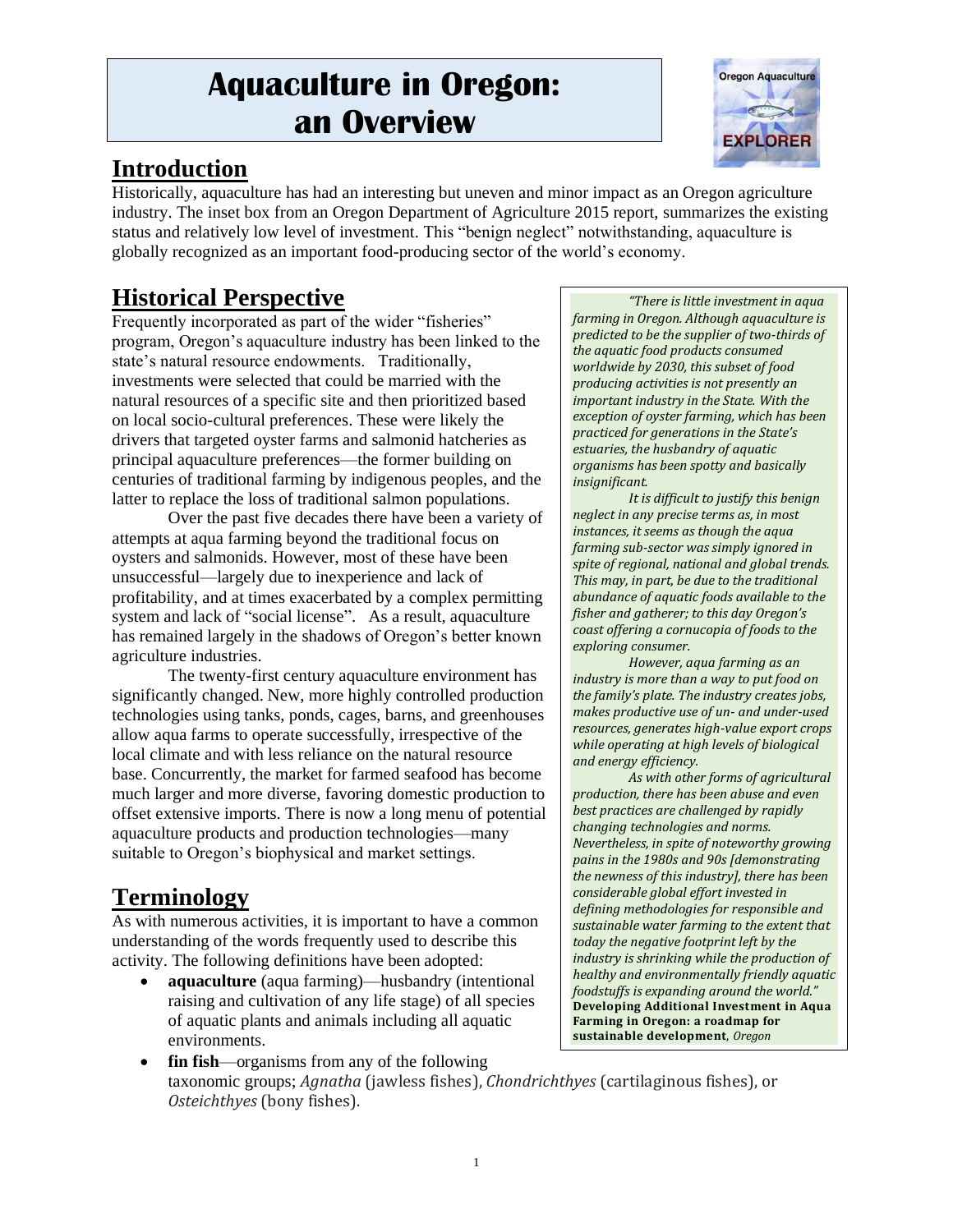• **shellfish**—organisms belonging to the following phyla; *Porifera* (sponges), *Cnidaria* (jellyfish, corals, anemones), *Mollusca* (bivalves, gastropods, squid), *Arthropoda* (crustaceans), *Echinodermata* (starfish, urchins).

#### **Unique to Oregon**

Oregon's uniqueness embraces as much its culture as its climate and ecology. The state's landscape covers the spectrum from cool and dry high desert to temperate and humid major lowland river valleys. High importance is attached to environmentally, socially, and economically sound activities as well as to the production of high-quality foods.

**Seasonal temperatures** vary considerably across the different regions of the state. Colder areas may be unsuitable to the outdoor culture of typical warm-water organisms while more temperate lowerelevations areas may reach summer temperatures that are too hot for typical cold-water organisms.

**Land use** approval for aquaculture in Oregon is on a **conditional use** basis. It is necessary to check with local and state authorities (**link**). Similar homework is necessary regarding **water use**. The interface for land and water is the **watershed;** both at the local and **basin levels**.

**Water**, specifically reliable access to good quality water, is a growing concern. While eastern parts of the state have always been arid to semi-arid, much of the western portion is experiencing seasonal water shortages. It can be difficult to obtain water rights while effluent control is an important consideration.

Many *aquaculture systems* can have **high energy requirements** needed for temperature control and water management. Oregon has relatively reasonably priced energy while access to alternative energy sources and **geothermal energy** are unique options meriting serious consideration.

There are numerous **shuttered industrial sites in Oregon including former paper mills** that provide land, water, and effluent management assets that could be retooled for aqua farming. There is also a network of **seafood processing facilities** that could process farmed products.Oregon is also known for its "foodie" culture that places high value on fresh, home-grown, divergent seafood products. This can translate into excellent **market opportunities** for several potential aquaculture products. A focus on markets is closely tied to a "**MARKET FIRST**" approach which emphasizes comprehensive market analysis and development as a critical component in aquaculture business planning.

In short, while some years ago Oregon would have been considered a state with marginal aquaculture potential, today the growth horizon has considerably expanded. Nevertheless, there are noteworthy challenges to anyone wishing to initiate or expand aqua farming. It is incumbent on these individuals to do their homework and develop a solid business plan before making major financial commitments.

#### **Selected references**

- [https://pcsga.org/wprs/wp-content/uploads/2013/04/mabardy\\_westcoast\\_shellfish\\_oa.pdf](https://pcsga.org/wprs/wp-content/uploads/2013/04/mabardy_westcoast_shellfish_oa.pdf)
- <https://journals.plos.org/plosone/article?id=10.1371/journal.pone.0211194>
- <https://faculty.washington.edu/stevehar/Shellfish%20Aquaculture%20Environment.pdf>
- <https://spo.nmfs.noaa.gov/sites/default/files/legacy-pdfs/leaflet498.pdf>
- [Oyster Farming, Culturing, Harvesting, & Processing](https://agris.fao.org/agris-search/search.do?recordID=AV2012070638)—a product of the Pacific Coast Area, Sea Grant [Extension Publication, Oregon State University](https://agris.fao.org/agris-search/search.do?recordID=AV2012070638)
- <https://www.oregonbusiness.com/article/farms-forests/item/18984-out-of-the-wild>
- <http://terra.oregonstate.edu/2020/02/farming-the-waters/>
- [http://www.oregon.gov/ODA/shared/Documents/Publications/MarketAccess/AquacultureUsersGu](http://www.oregon.gov/ODA/shared/Documents/Publications/MarketAccess/AquacultureUsersGuide.pdf) [ide.pdf](http://www.oregon.gov/ODA/shared/Documents/Publications/MarketAccess/AquacultureUsersGuide.pdf)
- [http://www.oregon.gov/ODA/shared/Documents/Publications/MarketAccess/AquacultureInvestm](http://www.oregon.gov/ODA/shared/Documents/Publications/MarketAccess/AquacultureInvestment.pdf) [ent.pdf](http://www.oregon.gov/ODA/shared/Documents/Publications/MarketAccess/AquacultureInvestment.pdf)
- <https://www.fisheries.noaa.gov/west-coast/aquaculture/aquaculture-west-coast>
- <https://justanothernatureenthusiast.files.wordpress.com/2014/05/confluence-2-1-web.pdf>
- <http://www.fao.org/fishery/culturedspecies/search/en>